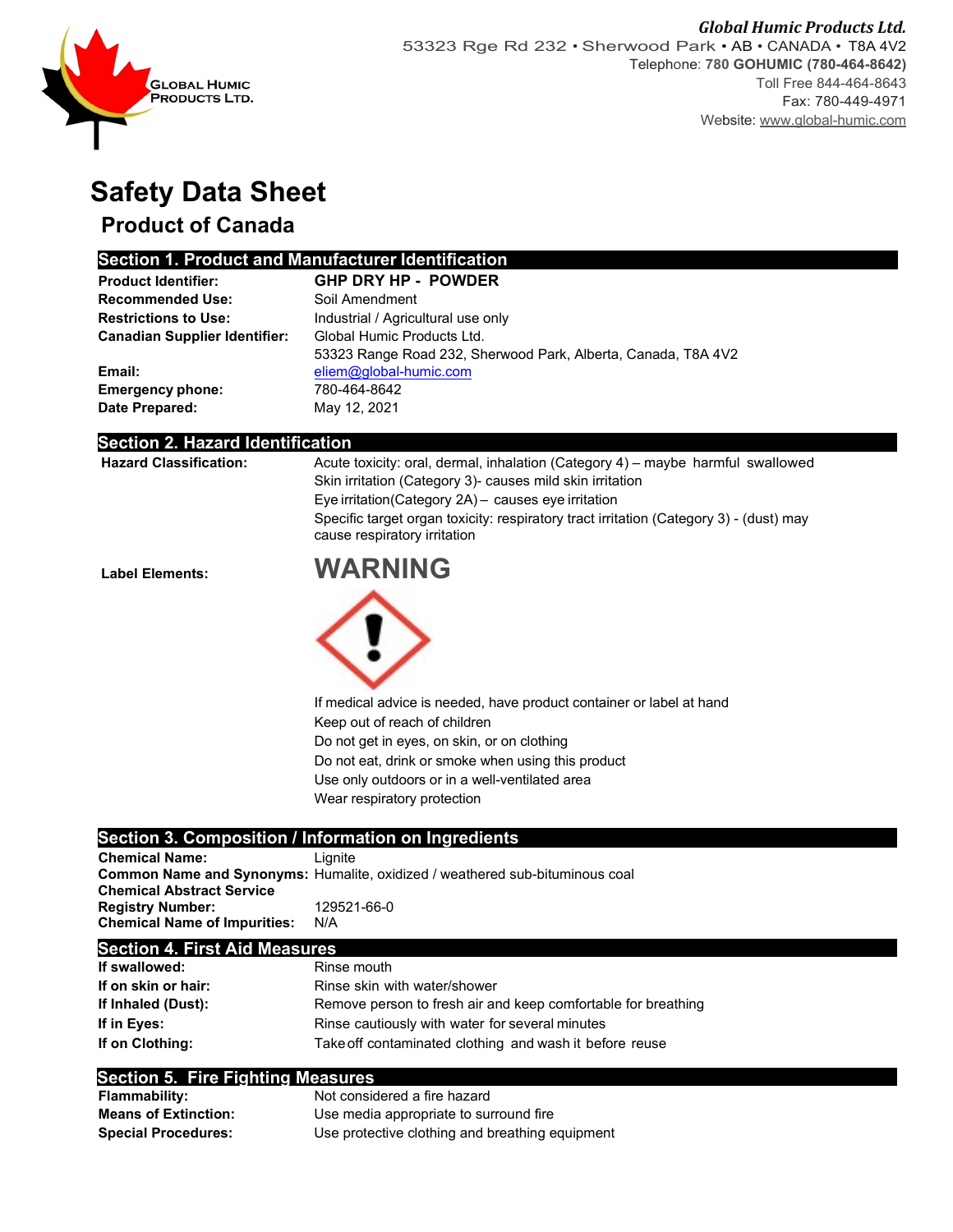| <b>Section 6. Accidental Release Measures</b>                                                                                                                                                                                                                                                                                                                                                                                                          |                                                                                           |                                                                                                                                                                                                                                                                                                                             |  |  |  |
|--------------------------------------------------------------------------------------------------------------------------------------------------------------------------------------------------------------------------------------------------------------------------------------------------------------------------------------------------------------------------------------------------------------------------------------------------------|-------------------------------------------------------------------------------------------|-----------------------------------------------------------------------------------------------------------------------------------------------------------------------------------------------------------------------------------------------------------------------------------------------------------------------------|--|--|--|
| Cleaning:<br><b>Containment:</b>                                                                                                                                                                                                                                                                                                                                                                                                                       |                                                                                           | Sweep and contain, notify appropriate authorities when release toenvironment occurs.<br>Storage containers                                                                                                                                                                                                                  |  |  |  |
| <b>Section 7. Handling and Storage</b>                                                                                                                                                                                                                                                                                                                                                                                                                 |                                                                                           |                                                                                                                                                                                                                                                                                                                             |  |  |  |
| Handling:<br>Storage:                                                                                                                                                                                                                                                                                                                                                                                                                                  | freezing                                                                                  | Ordinary dry material transfer and storage equipment (buckets, etc.)<br>Store in a dry place, closed container, at temperatures not exceeding 50°C or below                                                                                                                                                                 |  |  |  |
| <b>Section 8. Exposure Controls / Personal Protection</b>                                                                                                                                                                                                                                                                                                                                                                                              |                                                                                           |                                                                                                                                                                                                                                                                                                                             |  |  |  |
| <b>Personal Protective</b><br><b>Equipment:</b>                                                                                                                                                                                                                                                                                                                                                                                                        |                                                                                           | Respiratory Protection - an approved NIOSH/MSHA respirator with a dust filter, approved for<br>silica bearing dust<br>Protective Gloves - wear loose fitting gloves<br>Eye protection - goggles required when working with bulk material Local exhaust<br>and confinement of handling system may berequired to control dust |  |  |  |
| <b>Section 9. Physical and Chemical Properties</b>                                                                                                                                                                                                                                                                                                                                                                                                     |                                                                                           |                                                                                                                                                                                                                                                                                                                             |  |  |  |
| <b>Physical State:</b><br>Odor:<br><b>Odor Threshold:</b><br><b>Vapor Pressure:</b><br><b>Vapor Density:</b><br><b>Evaporation Rate:</b><br><b>Boiling Point:</b><br>pH:<br>Appearance:<br><b>Specific Gravity:</b><br>Coefficient of Water / Oil Distribution: N/A<br><b>Moisture:</b><br><b>Section 10. Stability and Reactivity</b><br><b>Chemical Stability:</b><br>Incompatibility with other Substances:<br><b>Minimum Ignition Temperature:</b> | Dry<br>Odorless<br>N/A<br>N/A<br>N/A<br>N/A<br>N/A<br>4.2<br>Dark Brown<br>800 kg / $m^3$ | 25 to 35% may lose or gain moisture over time, depending on humidity and temperature<br>and exposure to environment<br>Stable under ambient conditions<br>Non-reactive<br>270°C @ 3% moisture, 590 °C @ 25% moisture                                                                                                        |  |  |  |
| <b>Minimum Explosive Concentration:</b><br><b>Minimum Ignition Energy:</b><br><b>Susceptibility to Spontaneous Combustion:</b>                                                                                                                                                                                                                                                                                                                         |                                                                                           | 60 to 90 g/m <sup>3</sup> @ 3% moisture, 500 g/m <sup>3</sup> @ 25% moisture<br>1,000 mJ<br>N/A                                                                                                                                                                                                                             |  |  |  |
| <b>Section 11. Toxicological Information</b>                                                                                                                                                                                                                                                                                                                                                                                                           |                                                                                           |                                                                                                                                                                                                                                                                                                                             |  |  |  |
| <b>Lethal Dose:</b><br><b>Lethal Concentration:</b><br><b>Routes of Exposure:</b>                                                                                                                                                                                                                                                                                                                                                                      | N/A<br>N/A                                                                                | Ingestion, skin contact, eye contact, inhalation<br>Effects of Repeated (Chronic) Exposure: Prolonged and/or repeat exposure vis inhalation of dust may result in progressive and<br>permanent lung disorders.                                                                                                              |  |  |  |
| <b>Free Silica:</b>                                                                                                                                                                                                                                                                                                                                                                                                                                    | $\leq 2\%$<br>≤ 0.5%                                                                      | Significant Laboratory Data with Possible Relevance to Human Health Hazard Evaluation: Dust has been related to                                                                                                                                                                                                             |  |  |  |
| <b>Respirable Quartz Silica:</b>                                                                                                                                                                                                                                                                                                                                                                                                                       |                                                                                           | silicosis, ACGIH Recommends ≤ 2 mg/m <sup>3</sup> respirable dust (TWA limit)                                                                                                                                                                                                                                               |  |  |  |
| <b>Section 12. Ecological Information</b>                                                                                                                                                                                                                                                                                                                                                                                                              |                                                                                           |                                                                                                                                                                                                                                                                                                                             |  |  |  |